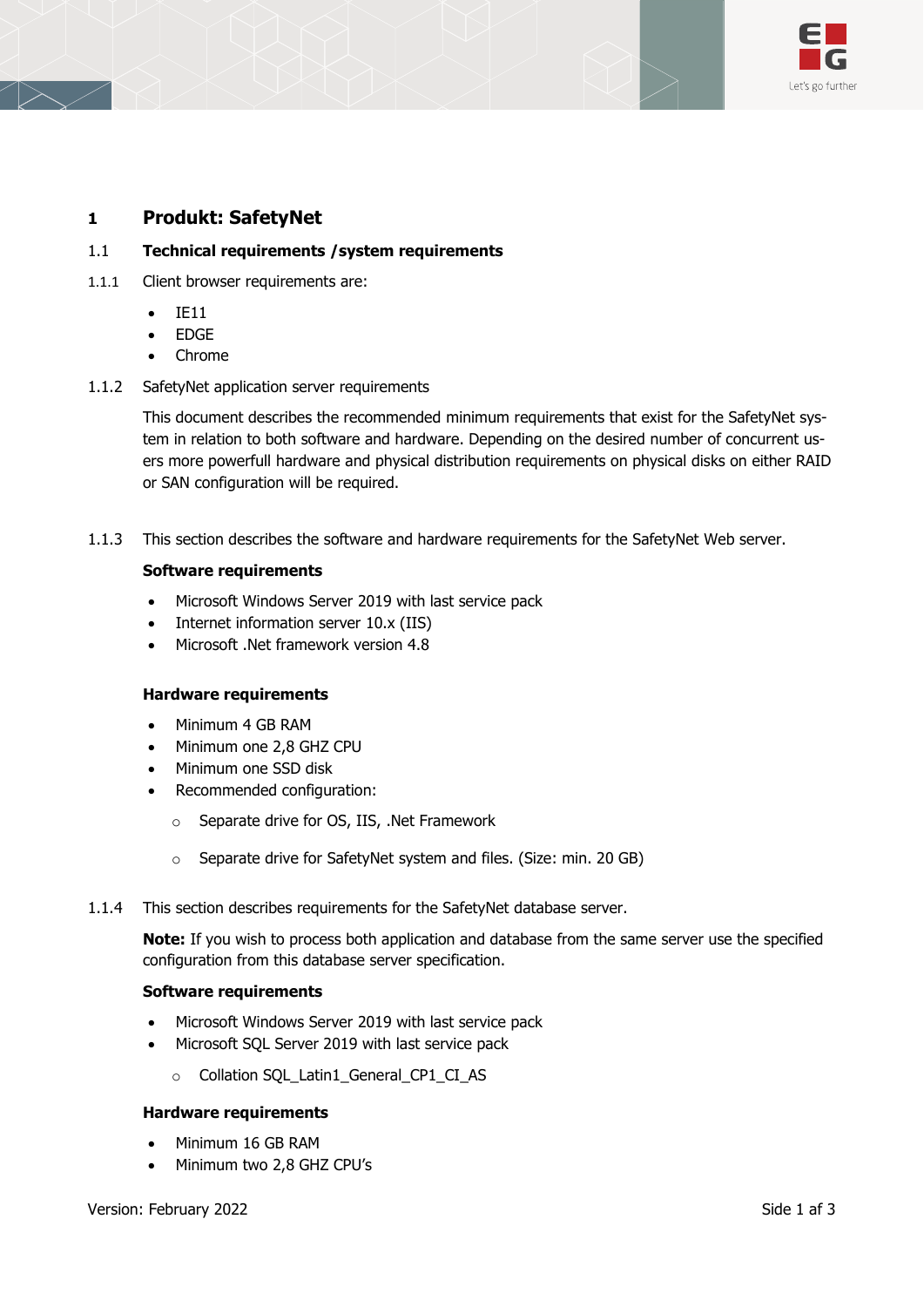

- Minimum two SSD disks
- Recommended configuration:
	- o Separate drive for OS and SQL Server Setup. (Recommended size: min. 20 GB free space after everything is installed)
	- $\circ$  Separate drive to database data files. (Recommended size: min. 10 GB, or 3 x size on current database data files (in case of upgrade from previous versions)
	- $\circ$  Separate drive for database log files. (Recommended size: min. 10 GB, or 3 x size on current database log files (in case of upgrade from previous versions)
	- $\circ$  Separate drive for tempdb data and log files. (Recommended size: min. 20 GB, or 3 x size on current database data files (in case of upgrade from previous versions)



## 1.2 **Persondata**

The supplier's processing of personal data in relation to this product is covered by the Supplier's data processor agreement.